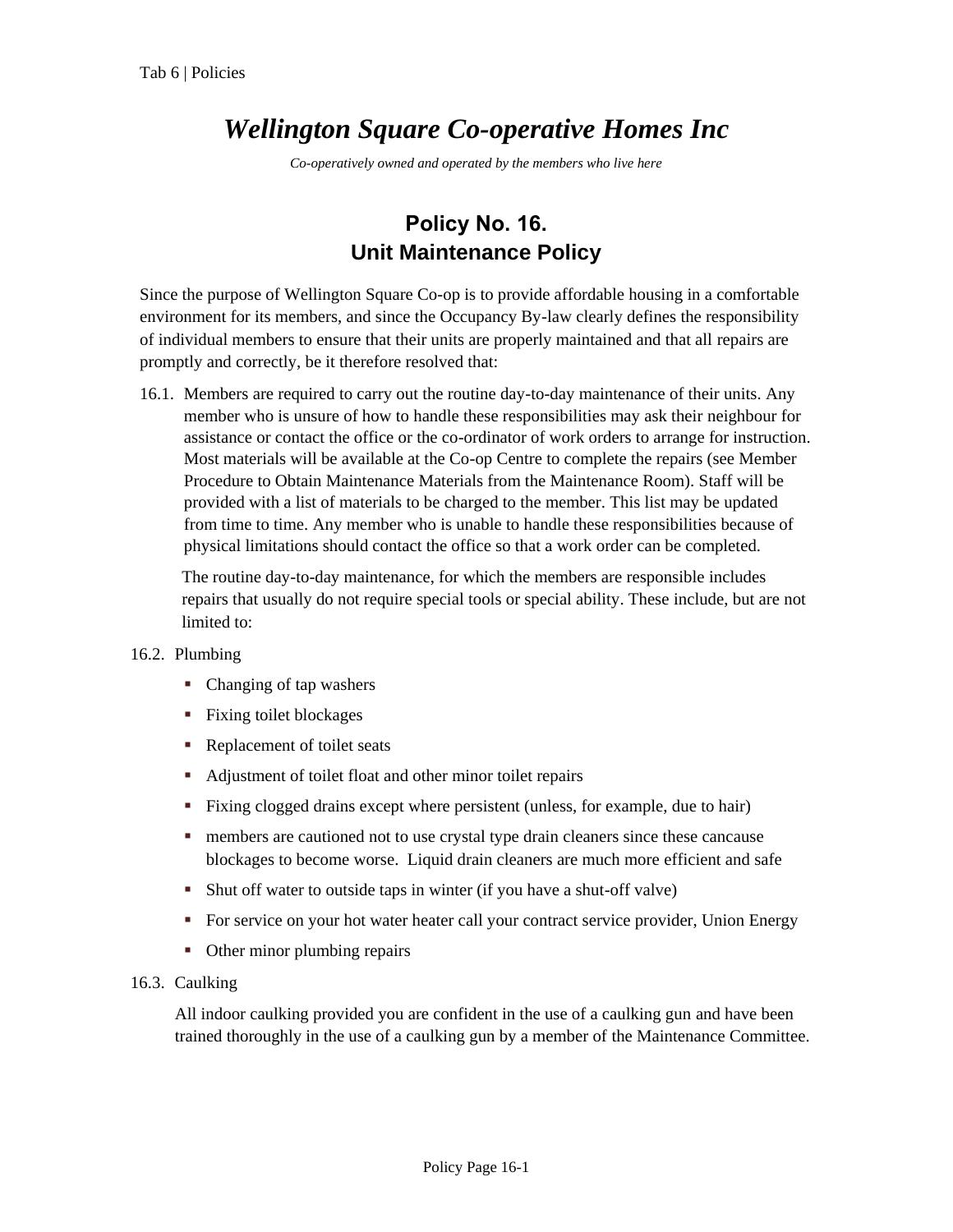- 16.4. Electrical and Appliances
	- Testing and cleaning of smoke detectors
	- Cleaning of bathroom fan, range hood, stove, oven and fridge
	- Changing furnace filters every three months during periods of operation
	- Replacement of light bulbs including oven and fridge, light switch covers and wall plug covers, stove catch basins, burners, oven racks, fridge racks and
	- **Crispers**
- 16.5. Windows and Doors
	- **Minor adjustments to locks, latches, handles and frames**
	- Repair or replacement of screens and weather stripping
	- Repair or replacement of window glass should be arranged with the office
	- Replacement of door stops
	- Repairs to cupboard doors
	- Other minor repairs, replacement and adjustments
- 16.6. Drywall
	- Repair of stains, burns, tears, gouges, nail pops, furniture marks, minor cracks, scratches and holes
	- All interior painting and cleaning
	- Other minor repairs
- 16.7. Miscellaneous
	- Replacement of mailboxes and house numbers
	- Repair or replacement of broken heat registers
	- Other minor replacements, adjustments or repairs

## Reporting Problems

16.8. Report repairs that are not member responsibilities, to the office, promptly

i A work order must be obtained for all repairs that members cannot do themselves or that fall under the responsibility of maintenance or contractors. Members of the work order team are not to handle any of these repairs if they have not been properly written up on a work order. If further damages are caused by failure to deal with or report a problem, the member will be charged for the costs of repairs. For example, if damage is caused to flooring or drywall because of improper bathtub caulking over an extended period of time, or if a kitchen counter is damaged by water from an unrepaired faucet, the member will be charged for the repairs.